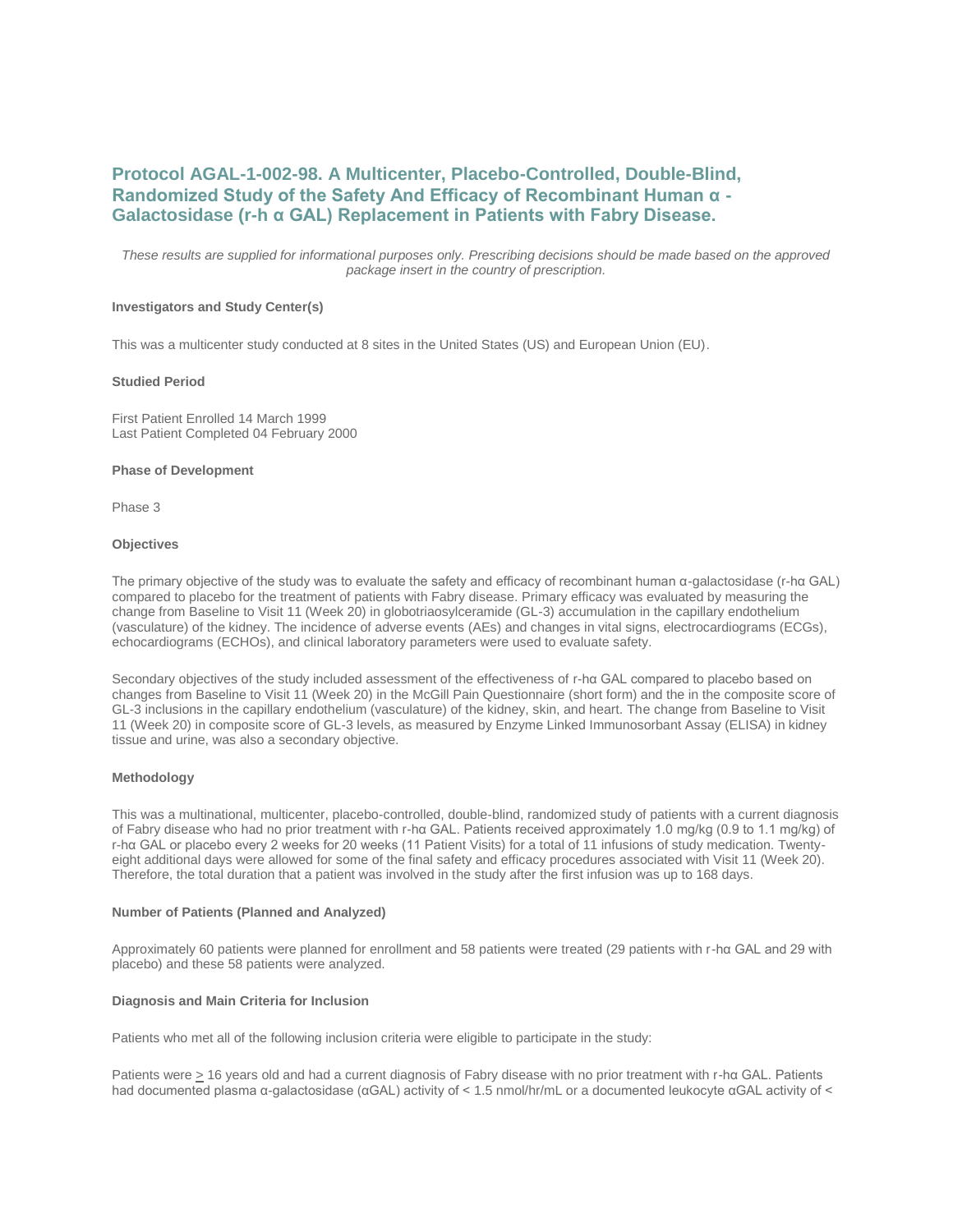4.0 nmol/hr/mg. Patients had a clinical presentation consistent with Fabry disease. Patients had to be able to comply with the clinical protocol, which required extensive clinical evaluations and completion of questionnaires.

Female patients of childbearing potential had a negative pregnancy test (urine β -hCG) prior to dosing at each study visit. In addition, all female patients of childbearing potential were required to use a medically accepted method of contraception throughout the study.

# **Test Product, Dose, and Mode of Administration**

r-hαGAL was supplied in 20-mL vials (35 mg/vial) as a lyophilized preparation. Each vial of r-hαGAL was reconstituted with 7.2 mL of sterile water for injection. The appropriate amount of reconstituted r-hαGAL was further diluted with a 0.9% sodium chloride solution to a final total volume of 500 mL.

Patients received approximately 1.0 mg/kg (0.9 to 1.1 mg/kg) of r-hαGAL intravenously every 2 weeks, for a total of 11 infusions. The number of vials used was based on each patient's body weight (kg), so as to provide the total dose close to 1.0 mg/kg. Patients were to receive their intravenous infusion at a rate of no more than 0.25 mg/min over approximately 6 hours. Adjustments that allowed for longer infusion rates were made in those patients who experienced suspected hypersensitivity reactions associated with the study medication.

# **Duration of Treatment**

20 Weeks (11 infusions of study medication)

# **Reference Therapy, Dose and Mode of Administration**

Placebo: The placebo was a lyophilized preparation of mannitol with a phosphate buffer in vials identical to those used for rhαGAL. Placebo vials were reconstituted with 7.2 mL of sterile water for injection and further diluted with a 0.9% sodium chloride solution to a final total volume of 500 mL.

Patients received a placebo formulation intravenously every 2 weeks, for a total of 11 infusions. The number of vials used was based on each patient's body weight (kg). Patients received their intravenous infusion over approximately 6 hours. In those patients who experienced suspected hypersensitive reactions associated with the study medication, adjustments were made that allowed for longer infusion rates.

# **Criteria for Evaluation Efficacy**

The primary efficacy parameter for this study was the morphological assessment of GL-3 inclusions of the capillary endothelium (vasculature) of the kidney after dosing with randomized study medication for 20 weeks. Three blinded, independent pathologists graded the degree of accumulation of GL-3 inclusions by light microscopy (LM) of kidney tissue samples on a none-mild-moderate-severe scale (0-1-2-3). At least 2 of the 3 pathologists had to independently agree on the same score, with the third pathologist's score differing by no more than 1. If there was a difference in any score greater than 1 or if each pathologist scored the sample differently, a blinded adjudication process involving the 3 pathologists was implemented. After the adjudication process, slides that were scored as either 0 or 1, were reread by each pathologist in order to evaluate the number of vessels per slide. These numbers were recorded by each pathologist and sent to biometrics where an overall score was assigned.

The criteria for an evaluation of "none" was met when more than 50% of the capillary endothelial vessels were completely clear (score = 0) of GL-3 and a maximum of 5% of vessels were scored as mild, moderate, or severe (i.e., 1, 2, or 3). The remaining vessels could be scored either as zero or trace. The primary endpoint analysis was based on the number of patients who had a consensus ( $\geq 2$  of 3 pathologists) score of zero at 20 weeks.

Secondary efficacy measures included the change from Baseline to Visit 11 (Week 20) in the composite score of GL-3 inclusions in the capillary endothelium (vasculature) of the kidney, skin, and heart, as assessed by LM, and in the composite score of kidney tissue and urinary GL-3 levels, as measured by ELISA. LM assessments of heart and skin tissue samples were performed by separate groups of 3 blinded independent pathologists who were specialists in the tissue being evaluated. The reduction in pain, as assessed by the Short Form McGill Pain Questionnaire, was also evaluated as a secondary endpoint.

# **Pharmacokinetics**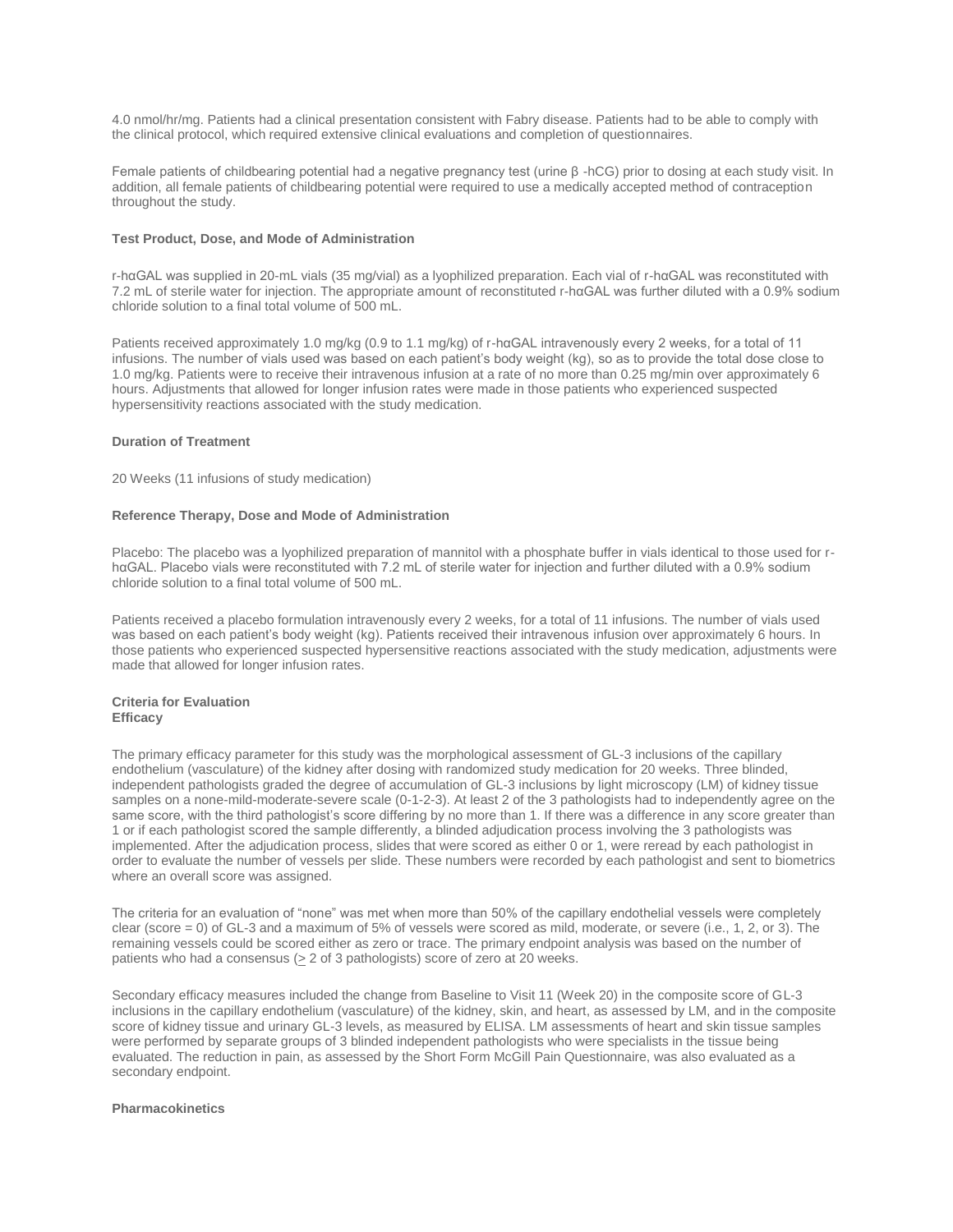Patients who were enrolled at the study centers located in Europe participated in the evaluation of the pharmacokinetic (PK) profile of r-hαGAL. Enzyme uptake in leukocytes was also evaluated in these patients.

#### **Safety**

Safety was measured in terms of the incidence of AEs and changes in vital signs, ECGs, ECHOs, physical examinations, and clinical laboratory safety parameters.

#### **Statistical Methods Efficacy**

Hypothesis testing was performed to determine if there were any statistically significant differences in demographics, history of Fabry disease, or medical/surgical history between the 2 treatment groups. Data is provided for the "Intent-To-Treat" and the "As Treated" populations.

Efficacy analyses for the primary endpoint were performed on the "Intent-To-Treat", the "As Treated," and the "Per Protocol" populations. A chi-square test was used as the primary analysis of the primary endpoint. The test was used to compare the proportion, for each treatment group, derived from the number of patients with a LM consensus score of the capillary endothelium of the kidney equal to 0 at Visit 11 (Week 20), divided by the total number of patients with a score greater than 0 at Visit 11 (Week 20). An additional analysis of the primary endpoint was performed using analysis of variance (ANOVA) to test for a significant difference in 20-week mean change scores between treatments and study centers. In addition, subgroup analyses based on age, ethnicity, and study site were evaluated to determine the effect of r-hαGAL on kidney LM score at Visit 11 (Week 20).

The secondary endpoints were analyzed and presented similarly to the primary efficacy endpoint. These endpoints were analyzed for the "Intent-To-Treat" and the "As Treated" populations.

A PK analysis that directly compared the r-hαGAL plasma concentration-time data across 3 visits was performed. A similar analysis was performed across the same time points for the leukocyte uptake data.

# **Safety**

Safety analyses were performed on all patients who were assigned to a treatment group. Physical examination results and reported AEs were tabulated according to treatment group. Vital signs, 12-lead ECG, ECHOs, and laboratory evaluations observed at specified time points were summarized for each treatment arm. Additionally, the change from Baseline to each time period was summarized.

The incidence of treatment emergent AEs incidence was tabulated according to treatment group, treatment group and severity, and treatment group and relationship to treatment. Statistical comparisons of specific individual AEs were made, when indicated.

All analysis of safety parameters was conducted on the "As Treated" populations.

#### **Summary – Conclusions Efficacy**

Analysis of efficacy was performed on 3 study populations, the "Intent-To-Treat", "As Treated", and the "Per-Protocol" populations. The primary efficacy parameter for this study was the between-treatment group comparison of the clearance of GL-3 inclusions in the capillary endothelium (vasculature) of the kidney after 20 weeks of treatment with study medication. As previously described, each patient had a consensus score ranging from 0 to 3, expressed as an integer. A score of 0 represented a successful treatment outcome. In the "Intent-To-Treat" population, there was a statistically significant difference (p<0.001) between treatment groups, with the greater proportion of patients having a kidney LM consensus score of 0 in the r-hαGAL group. In the "Intent-To-Treat" population, 18 of 29 r-hαGAL-treated patients (62%) had a score of 0 versus 2 of 29 placebo treated patients (7%). The 2 placebo-treated patients having a score of 0 had been randomized to placebo but actually received r-hαGAL. This is reflected in the "As Treated" population, 20 of 29 r-hαGAL-treated patients (69%) achieved the primary endpoint was versus 0 of 29 placebo-treated patients. There was not a single case in the "As Treated" placebo population where the vascular endothelium of the kidney was cleared of GL-3. The level of efficacy, based on the odds ratio, was 95 % compared to placebo and the results were highly consistent among the 3 blinded pathologists who performed the LM assessment as well as across the 8 investigative sites. An additional sensitivity analysis was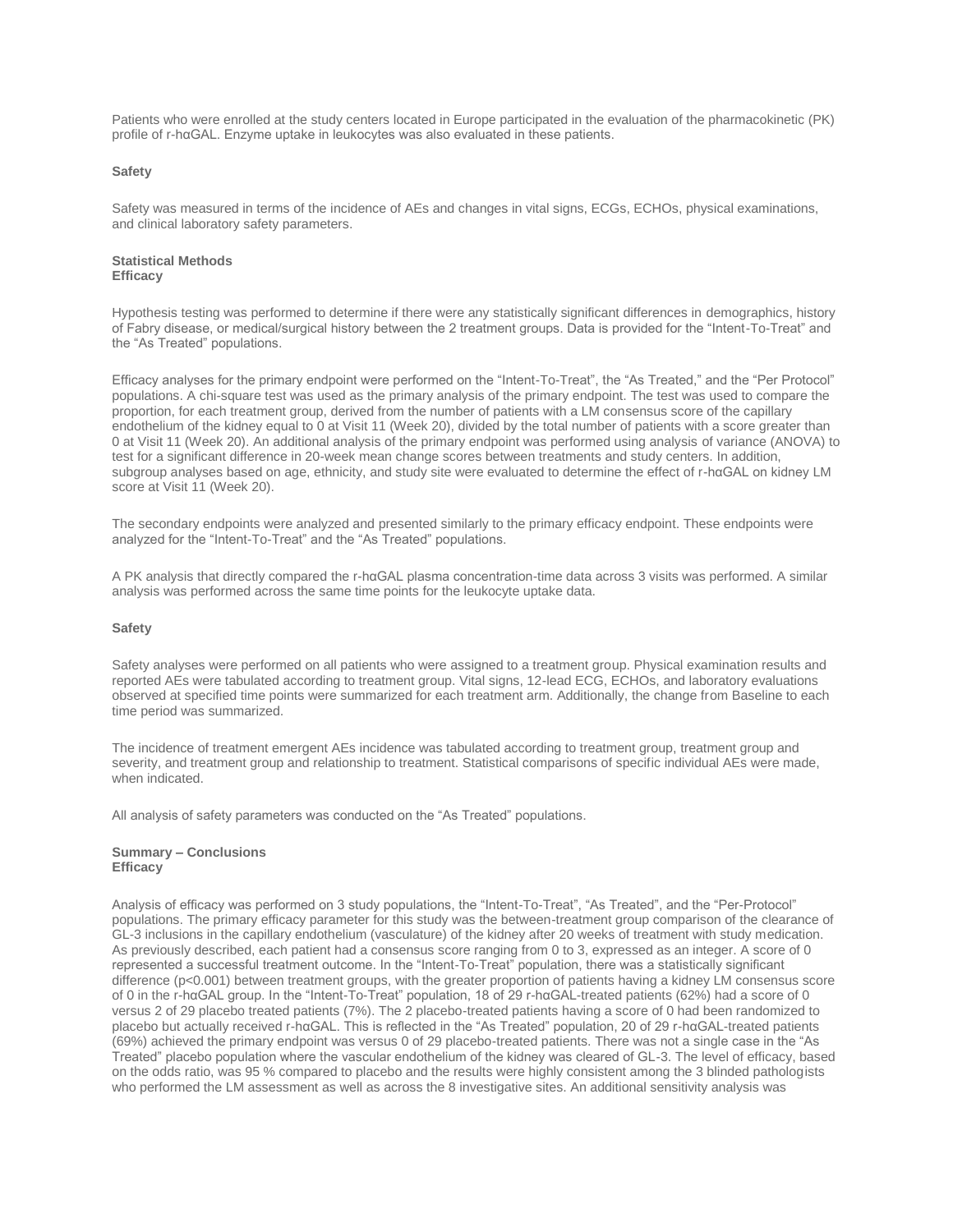performed which conclusively demonstrated the robust nature of the result obtained for the primary endpoint. No significant study site effect was noted and immunoglobulin G (IgG) antibody formation had no effect on efficacy results.

In the "Intent-To-Treat" population, r-hαGAL significantly reduced GL-3 inclusions in the vascular endothelium of kidney, heart, and skin tissue and the composite score of all 3 tissues. A statistically significance difference (p<0.001) between treatment groups favoring r-hαGAL-treated patients was attained for all 4 variables. Achieving this critical secondary endpoint demonstrates that r-hαGAL effectively removed GL-3 from all 3 organs studied, which are affected by Fabry disease. The same result was obtained for the "As Treated" patient population.

In the Intent-To-Treat population results of the ELISA evaluation of GL-3 levels in urine demonstrated a difference between the treatment groups that approached statistical significance ( $p = 0.053$ ) when data from study sites that performed inappropriate sample collections were removed. A median of a 41% increase in urinary GL-3 was observed in the placebo treatment group compared to an 18% decrease in the r-hαGAL treatment group. No statistically significant difference was seen, as measured by ELISA, between the treatment groups with regard to the percent change in kidney tissue GL-3 levels.

Baseline values for McGill Short Form Pain Questionnaire tended to be comparable between treatment groups but relatively low (i.e., low to moderate pain). There was a statistically significant difference in the change from Baseline between the treatment groups, however, there was no difference between the 2 treatment groups at Visit 11 (Week 20).

#### **Pharmacokinetic Results**

The mean PK parameters of r-hαGAL at Baseline (Infusion 1) show that total clearance (CL) averaged 1.75 ± 0.77 mL/min/kg, volume of distribution (V<sub>z</sub>) averaged 0.23 ± 0.14 L/kg and volume of distribution, at steady-state (V<sub>ss</sub>) averaged  $0.12 \pm 0.08$  L/kg. The mean elimination half-life (t<sup>1</sup>/<sub>2</sub>) was  $88.6 \pm 20.2$  min and mean residence time was 66.4  $\pm$  14.1 min. The PK parameters, area under the curve (AUC∞) and CL for r-hαGAL following repeat administration were different at Infusion 7 and appeared to be associated with the formation of IgG antibodies to r-hαGAL. The observed changes in PK did not appear to affect the efficacy outcomes. Cellular uptake of the enzyme, as measured in leukocytes was not reduced, but rather appeared to increase with repeat infusions.

#### **Safety Results**

There were no deaths, and no patients discontinued from the study because of AEs. The occurrence of SAEs was similar between the 2 treatment groups (5 patients experienced SAEs in each treatment group), and no SAE was considered related to study treatment.

All patients in each treatment group reported at least 1 AE during participation in the study. A statistically significant difference was observed for 3 AEs that were reported more frequently in patients treated with r-hαGAL compared to patients treated with placebo. These AEs included rigors (52% versus 14%; p=0.004), fever (48% versus 17%; p=0.024), and skeletal pain (21% versus 0%; p=0.023).

Postoperative pain, which captures pain related to a biopsy procedure, was the most frequently reported adverse event in both the r-hαGAL (76%) and the placebo (55%) treatment groups. Other frequently occurring adverse events in the r-hαGAL treatment group included headache (45%), rhinitis (38%), haematuria (34%), abdominal pain (28%), anxiety (28%), nausea (28%), pharyngitis (28%), anaemia (24%), and coughing (24%). Adverse events that occurred frequently in the placebo treatment group included headache (38%), anaemia (34%), abdominal pain (31%), renal function abnormal (31%), rhinitis (24%), haematuria (24%), and bradycardia (24%). The incidence of these frequently occurring adverse events in both treatment groups did not differ significantly.

In order to assess infusion associated reactions (IARs) to the drug, all related AEs occurring on the day of infusion were evaluated. Sixteen of the 29 patients (55%) treated with r-hαGAL experienced related AEs associated with an infusion.

Fourteen patients experienced febrile reactions (fever, chills), 3 patients experienced one or more symptoms of hypersensitivity (dyspnoea, throat tightness, chest tightness, flushing, pruritus, urticaria, rhinitis), 3 patients experienced 1 or more cardiovascular symptoms (hypertension, tachycardia, palpitations), 3 patients experienced 1 or more gastrointestinal symptoms (abdominal pain, nausea, vomiting) 5 patients experienced infusion related pain (Fabry pain, myalgia), and 3 patients experienced headache. (Patients experiencing events from more than 1 symptom complex were counted in both groups). All of these AEs have been successfully managed with pre treatment medications and a reduction of the infusion rate.

The majority of IARs were associated with IgG antibody formation to r-hαGAL and/or complement activation during or immediately after the reaction and were not IgE mediated.